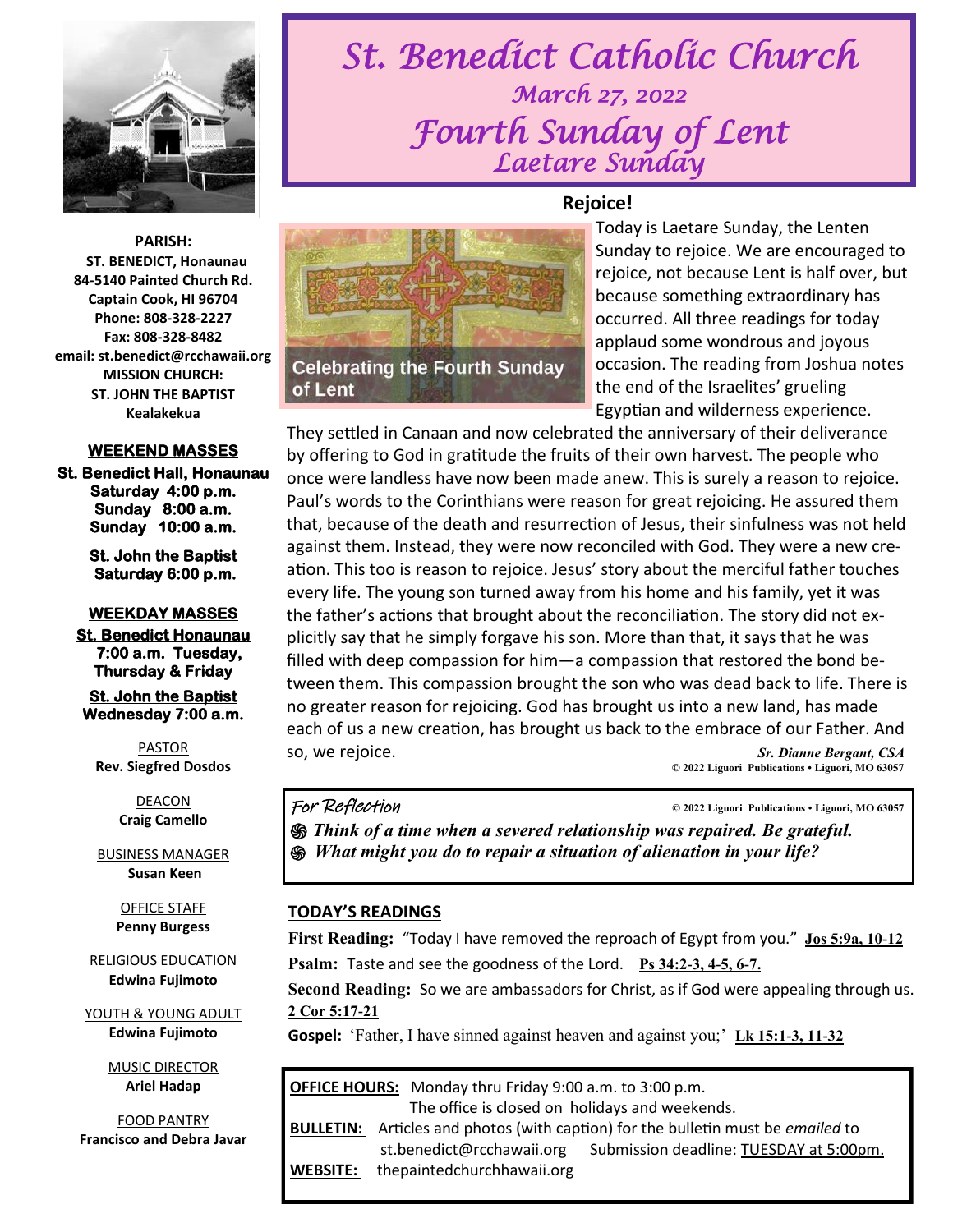HOSPITALITY



#### **ALOHA AND WELCOME HOME**

Social distancing and masks are required. We welcome all to celebrate The Eucharist with us.

#### **BISHOP SILVA ENDED THE DISPENSATION**

from the obligation to attend Sunday Mass, which had been in effect since mid-March, 2020. However, anyone who is sick, may have been exposed**\*** to anyone with **COVID-19**, or who has a health condition that would endanger themselves or others by being present in church, continues to be dispensed.

**\*** Exposed (close contact) to COVID-19) is defined as being within 6 feet of a person with COVID-19 for 15 minutes or more over a 24-hour period (regardless of mask use).

#### **SACRAMENTS**

**Funerals** may now take place again in St. Benedict Hall Chapel according to the same guidelines as weekend Masses, i.e. following all health and safety precautions. Please contact the office for most current guidelines.

**Baptisms** may take place according to the same guidelines as weekend Masses. They will be done in such a way that the same water is not poured on more than one person or stored in the font after use.

#### **Sacrament of Reconciliation**

At this time Father Sieg is available for Confessions by appointment, observing all proper precautions. Call the office 328-2227.

#### **Eucharist to Homebound and Hospitalized**

Call the office to arrange for a visit from a priest or an Extraordinary Minister of Holy Communion.

# *A WORD FROM* **Pope Francis**

Prayer often coexists with distraction. • Indeed, the human mind struggles to dwell for long on a single thought. We all experience this constant whirlwind of images and illusions in perpetual

motion, which accompanies us even during sleep. And we all know that it is not good to follow this inclination toward disorder.

### **Reconciliation...It's a Great Idea!**

We must always remember what happens in the Sacrament of Reconciliation. Our sins are forgiven! They are taken away! We can start fresh! We have a clean slate, unencumbered by regrets and mistakes. God pours out His mercy and, once this total forgiveness happens, deep and lasting healing and peace in our hearts and souls can also happen. We really don't like disorder, negativity, selfishness, injustice, dishonesty—or *anything* that separates us from God. We long to return to our Father in righteousness and integrity. We long for the grace and love which only this sacrament can offer. We long for communion with our Creator and Savior. There's no time like the present. Prepare. Examine. Repent.

#### **SAINT OF THE WEEK -FEAST DAY APRIL 2**



Saint Pedro Calungsod (July 21, 1654 – April 2, 1672), also known as Pedro Calonsor, is a young Filipino Saint and was a migrant, a sacristan and a missionary catechist, who along with the Spanish Jesuit missionary, Diego Luis de San Vitores,

suffered religious persecution and martyrdom in Guam for their missionary work in 1672.

While in Guam, Calungsod preached Christianity to the Chamorro people through catechism, while baptizing infants, children and adults at the risk and expense of being persecuted and eventually murdered. Through Calungsod and San Vitores' missionary efforts, many native Chamorros converted to Roman Catholicism.

Calungsod was formally beatified on March 5, 2000 by Pope John Paul II. Calungsod was officially canonized by Pope Benedict XVI at Saint Peter's Basilica in Vatican City on October 21, 2012.

*An Act of Spiritual Communion My Jesus, I believe that You are present in the Most Holy Sacrament. I love you above all things, and I desire to receive You into my soul. Since I cannot at this moment receive You sacramentally, come at least spiritually into my heart. I embrace You as if You were already there and unite myself wholly to You. Never permit me to be separated from You. Amen.*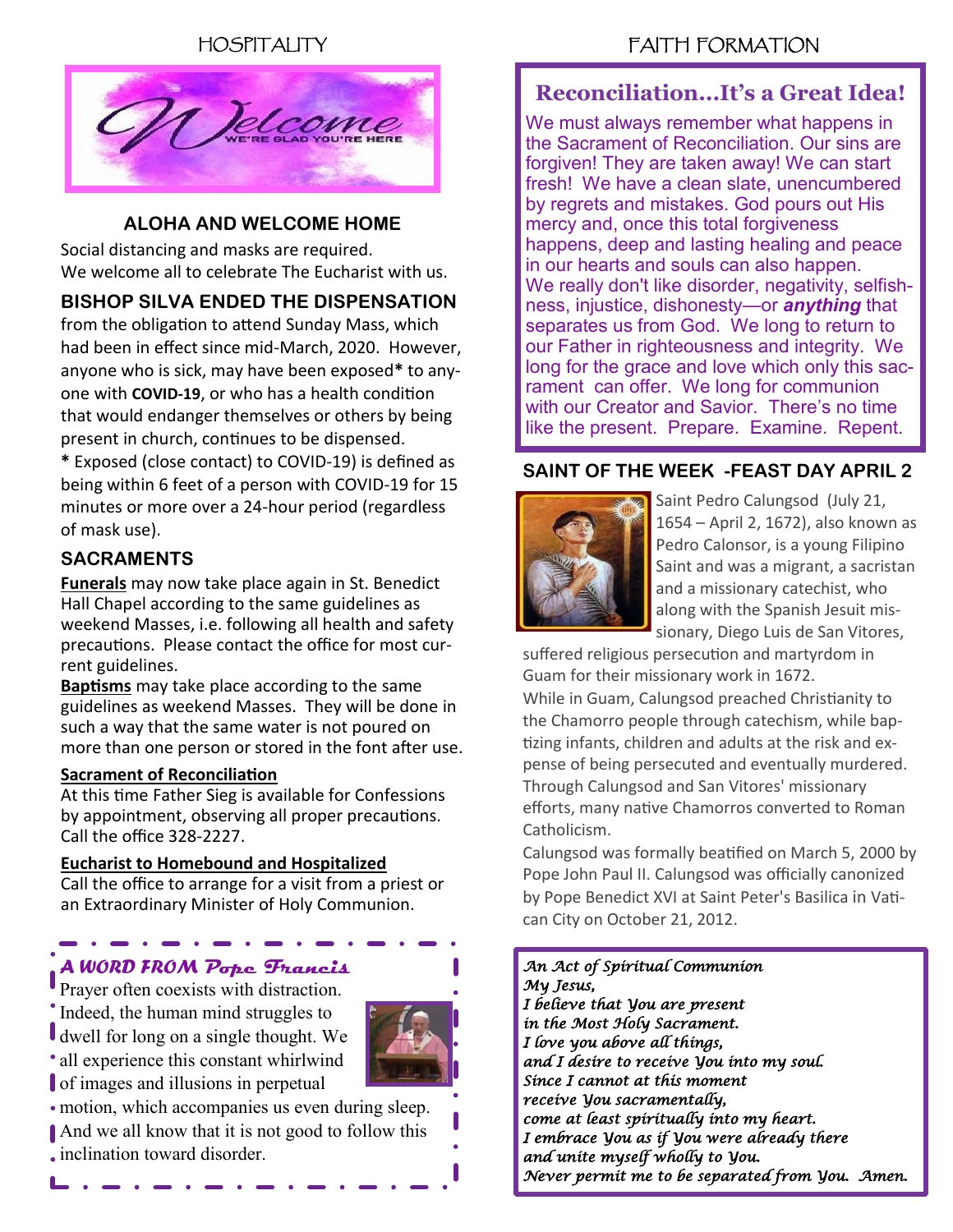

# **PRAYER**

#### **DEVOTION TO OUR BLESSED MOTHER**



As you continue your journey through these forty days with Mary, try ever harder to live Mary's faith, hope and love. Remember her fiat, her obedience and service, even as she faced such horrifying anguish. Hold in your hand her

beads and live her sorrowful memories deeply contemplating the Sorrowful Mysteries. Ask for her intercession to help you unite intimately in Jesus' Passion. Maybe you can offer to share in her pierced heart for stronger love of God and neighbor. Accompany her in her distress along the Via Dolorosa and perhaps console her in her affliction.

# Pray the Rosary Daily

#### PRAYER FOR HEALING THE SICK

Lord God, we dwell in your house, drink in your presence and find peace and rest in your arms.

We believe in your name, ask for your healing, and believe and trust in your love.

We thank you for your sacrifice, receive all you have for us and pray and ask for restoration.

We need your touch. We wait on you. You are our savior, our friend, and our hope. Amen.

#### **FOR HEALING AND STRENGTH, KEEP THEM IN YOUR PRAYERS…**

**Gilbert Henriques, J**eanette Laris, Finnan Sambursky, Gwen McKinney, Rafael Ramirez, Tamo Wong, Jeffrey Crusat, Robin Crusat, Cheryl Ono, Michelle Paopao-Skillern, William Anderson, Lionel Gaspar, Gloria Grapa, Tamayo Hanato, Mary Bunao, Linda Laskow, Caroline Smith, Hilda Sebastian, Dorothy Kelepolo, Elizabeth Awa, Ruby Ann Kaho'onei, Johnny Koene, Charles & DeeDee Tripoli, Linda Adkins, Guy Miranda, Keiki San Filippo, Dottie Combs. \* Call the office to add your loved one or yourself to the list of those needing prayer.

## **The Fast Life**

**Fast from judging others; Feast on Christ dwelling in them.**

**Fast from fear of illness; Feast on the healing power of God.**

**Fast from words that pollute; Feast on speech that purifies.**

**Fast from discontent; Feast on gratitude.**

**Fast from anger; Feast on patience.**

**Fast from pessimism; Feast on hope.**

**Fast from negatives; Feast on encouragement.**

**Fast from bitterness; Feast on forgiveness.**

**Fast from self-concern; Feast on compassion.**

**Fast from suspicion; Feast on truth.**

**Fast from gossip; Feast on purposeful silence.**

**Fast from problems that overwhelm; Feast on prayer that sustains.**

**Fast from anxiety; Feast on faith.**

*Thank God … for the gift of Jesus in the Eucharist!* 

# PRAYER

### CALENDAR **Monday** MARCH 28 Lenten Weekday Is 65:17 –21 Jn 4:43–54

**Tuesday** MARCH 29 Lenten Weekday Ez 47:1–9, 12 Jn 5:1–16

**Wednesday** MARCH 30 Lenten Weekday Is 49:8– 15 Jn 5:17–30

**Thursday** MARCH 31 Lenten Weekday Ex 32:7–14 Jn 5:31–47

**Friday** APRIL 1 Lenten Weekday Wis 2:1a, 12– 22 Jn 7:1–2, 10, 25–30

**Saturday** APRIL 2 Lenten Weekday Jer 11:18–20 Jn 7:40–53

**Sunday** APRIL 3 Fifth Sunday of Lent Is 43:16–21 Phil 3:8–14 Jn 8:1–11



**"The pages of the Word of God cannot be flipped through! Ask yourself instead: "What does that say to my heart? Through these words, is God speaking to me? Is He perhaps arousing in me a yearning, a deep thirst? What should I do?"** 

**-Pope Francis-**